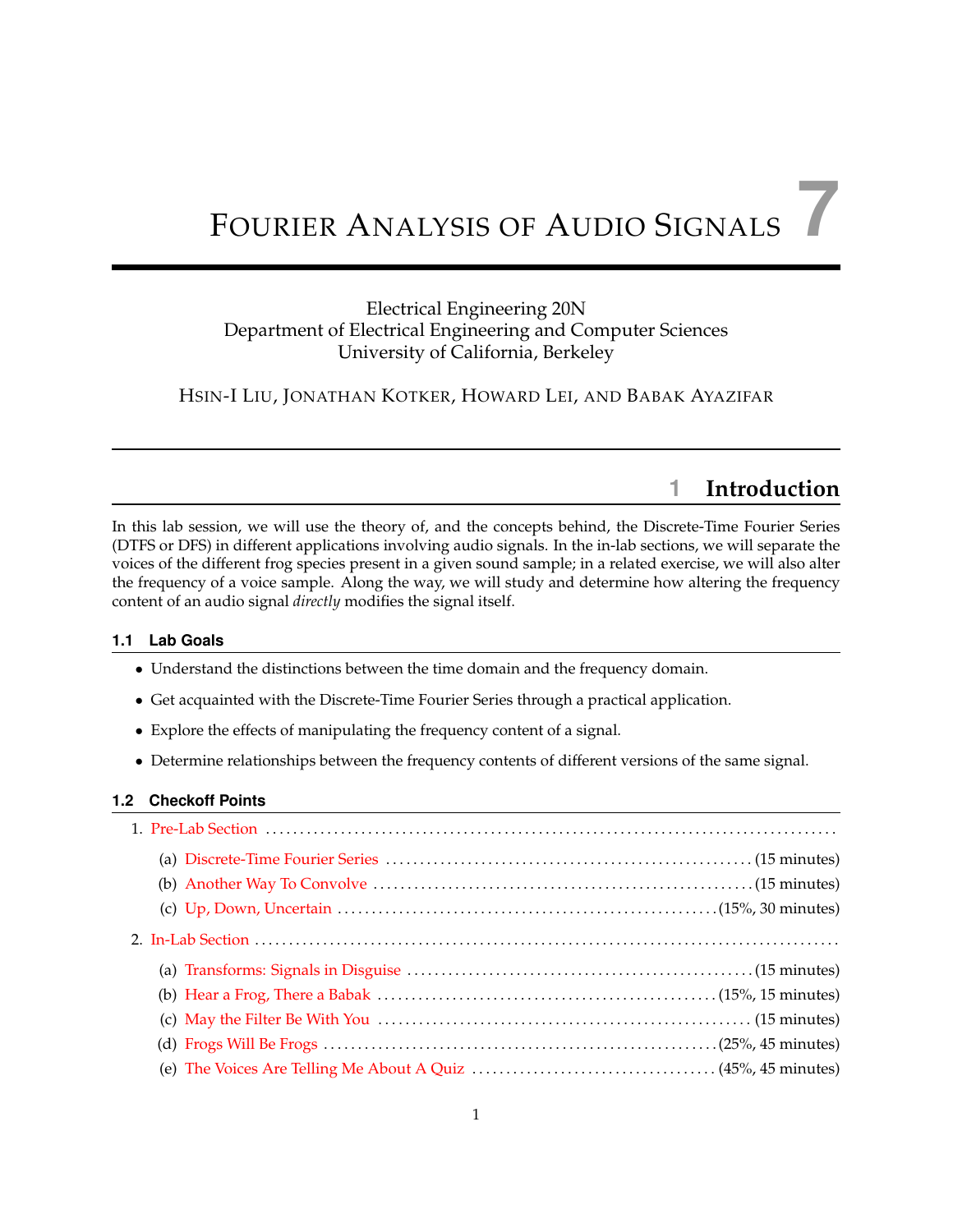<span id="page-1-0"></span>3. [Acknowledgments](#page-12-0) . . . . . . . . . . . . . . . . . . . . . . . . . . . . . . . . . . . . . . . . . . . . . . . . . . . . . . . . . . . . . . . . . . . . . . . . . . . . . . . . . 4. [References](#page-12-1) . . . . . . . . . . . . . . . . . . . . . . . . . . . . . . . . . . . . . . . . . . . . . . . . . . . . . . . . . . . . . . . . . . . . . . . . . . . . . . . . . . . . . . . . .

## **2 Pre-Lab Section**

#### <span id="page-1-1"></span>**2.1 Discrete-Time Fourier Series**

The theory of **Discrete-Time Fourier Series** is born from the powerful idea that, given the set of signals DTFS OR DFS

$$
S = \{1, e^{i\omega_0 n}, e^{2i\omega_0 n}, \dots, e^{(p-1)i\omega_0 n}\},
$$

where

$$
\omega_0=\frac{2\pi}{p},
$$

then *every* (yes, every) discrete-time signal with **fundamental period** p can be represented as a linear combination of elements in the set  $S$ :

$$
x(n) = \sum_{k=0}^{p-1} X_k e^{ik\omega_0 n}.
$$
 (1)

This is known as the **DFS expansion** of the periodic signal x. The complex scalars  $X_k$  are known as the DFS **DFS coefficients** of the periodic signal x.

We shall now attempt to gain an intuition about the DFS coefficients  $X_k$ . Notice that each  $X_k$  gives the amplitude of the complex exponential component of the signal with discrete-time frequency  $k\omega_0 = k(2\pi/p)$ , which has units of **radians per sample**. Once more, we look to the conversion equation that we used in [lab](https://bspace.berkeley.edu/access/content/group/e2ca3b13-f595-4136-b18c-7f193bed7cc1/Labs/LAB07-EE20-S10/Lab%2007.pdf) [07](https://bspace.berkeley.edu/access/content/group/e2ca3b13-f595-4136-b18c-7f193bed7cc1/Labs/LAB07-EE20-S10/Lab%2007.pdf) to convert this frequency into a form we are more familiar with. If we had a signal with a continuous-time frequency of  $f_d$  cycles per second, and the signal was sampled with a sampling frequency of  $f_s$  samples per second, then the discrete-time frequency of the sampled signal,  $\Omega$  radians per sample, is given by

$$
\Omega = \frac{2\pi f_d}{f_s}.
$$

As per the conversion equation, we deduce that the discrete-time frequency of  $k\omega_0$  radians per sample corresponds to a continuous-time frequency of  $k(f_s/p)$  Hz,  $f_s$  being the sampling frequency. As a result, each  $X_k$  gives the amplitude of the complex exponential component at frequency  $k(f_s/p)$  Hz.

We make another important observation: why does the DFS expansion of a signal only utilize the signals in the set S? For instance, we do not need to utilize the complex exponential signal  $e^{i(p+1)\omega_0 n}$ ; why? In general, if we restrict ourselves to the signals in the set  $S$ , we do not need to utilize the complex exponential signals  $e^{i(k+lp)\omega_0 n}$ ,  $k, l \in \mathbb{Z}$ ,  $0 \le k < p$ , because, for all  $n \in \mathbb{Z}$ ,

$$
e^{i(k+lp)\omega_0 n} = e^{ik+lp\omega_0 n}
$$
  
=  $e^{ik\omega_0 n} \cdot e^{ilp\omega_0 n}$   
=  $e^{ik\omega_0 n} \cdot e^{i(2\pi)n}$   
=  $e^{ik\omega_0 n} \cdot 1$   
=  $e^{ik\omega_0 n}$ .

We conclude that  $e^{i(k+lp)\omega_0 n}$  and  $e^{ik\omega_0 n}$  are the same signal. This allows us to clamp our frequencies in the range  $[-\pi, \pi]$ . In fact, all we need is any set of p complex exponential signals with frequencies that are consecutive multiples of  $\omega_0$ , allowing us to also write

$$
x(n) = \sum_{k=\langle p \rangle} X_k e^{ik\omega_0 n},
$$

2

EXPANSION DFS<br>COEFFICIENTS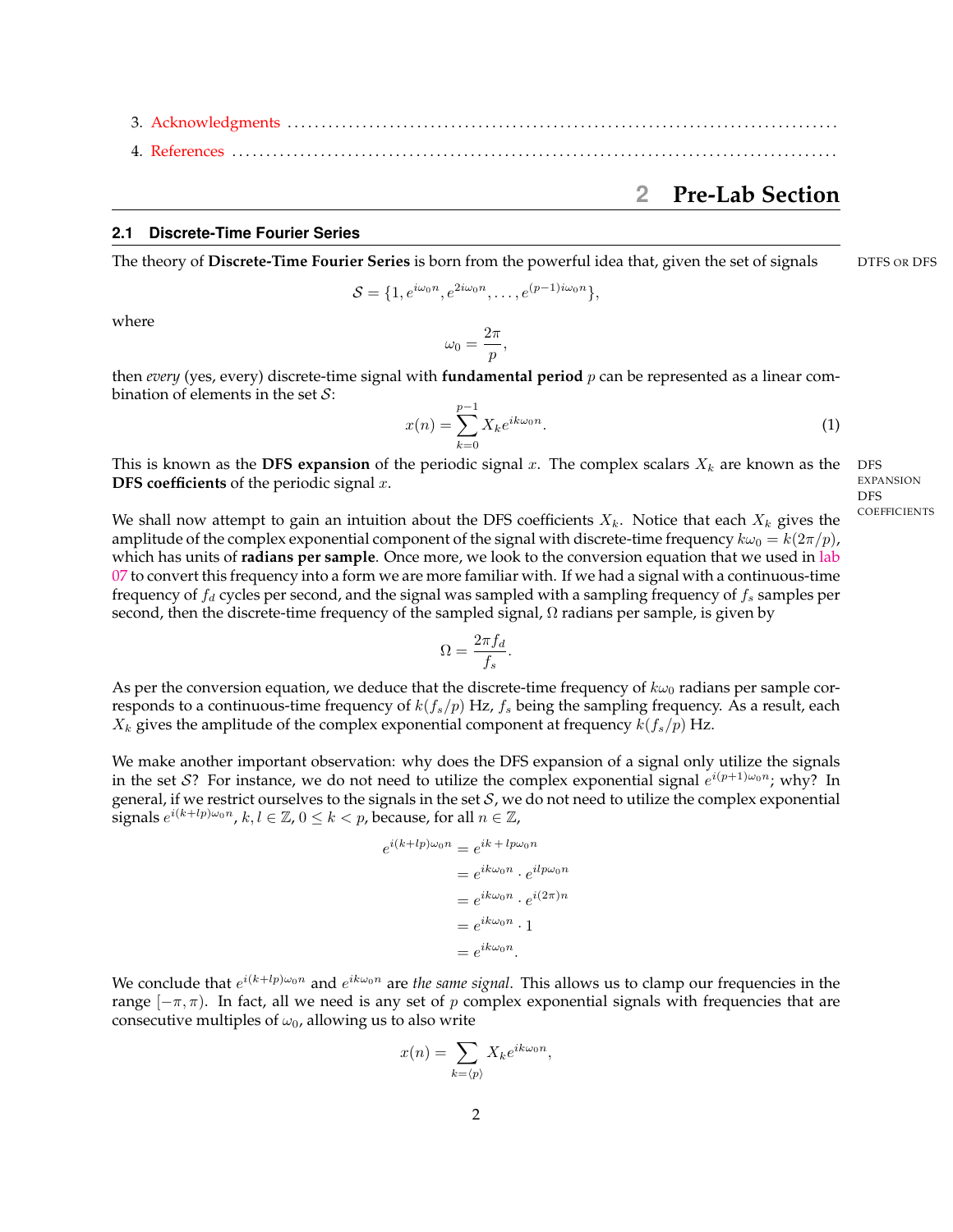where  $\langle p \rangle$  represents *any* interval of integers of length p, such as  $[0, \ldots, p-1]$ ,  $[-1, \ldots, p-2]$ , and  $[5, \ldots, p+4]$ , among many others. Context and convenience determine which range to use.

Thus, if we can break a signal down into its constituent complex exponential signals, as the DFS expansion implies, we can determine the contributions of different frequencies in the original signal, which will prove very useful in manipulating the signal, and in determining the effects of different filters on the signal. However, this expansion only works for periodic signals, and unfortunately, we will not always be working with periodic signals. For instance, later in the lab, we will deal with audio signals that are finite in length.

We can, however, do the next best thing: a finite signal  $\tilde{x}$  with p samples, *not necessarily periodic*, can be considered as one cycle of a periodic signal x with fundamental period p and fundamental frequency  $\omega_0$ , with units of radians per sample. To be rigorous, assume that  $\tilde{x}$  is a signal that is nonzero for  $0 \le n < p$ . Then, we define a signal  $x$  as

$$
x(n) = \sum_{l=-\infty}^{\infty} \tilde{x}(n-lp),
$$

which essentially means, "stick infinite copies of the signal  $\tilde{x}$  together". (Don't take our word for it: test it!) Now, the DFS expansion of  $x$  is

$$
x(n) = \sum_{k=\langle p \rangle} X_k e^{ik\omega_0 n}.
$$

Since  $\tilde{x}(n) = x(n)$  for  $0 \leq n < p$ , we deduce that

$$
\tilde{x}(n) = \sum_{k=\langle p \rangle} X_k e^{ik\omega_0 n},
$$

as well, but only in the range  $0 \le n < p$ . Elsewhere, of course,  $\tilde{x}(n)$  is zero. With this trick, we are thus able to determine the contributions of different frequencies in the original signal  $\tilde{x}(n)$  using the DFS expansion of the new signal  $x(n)^{1}$  $x(n)^{1}$  $x(n)^{1}$ . In this lab session, we will utilize the DFS expansion of x to find the frequency spectrum of the corresponding finite, though not necessarily periodic, signal  $\tilde{x}$ .

Unfortunately, LabVIEW does not have any built-in functions that directly compute the DFS coefficients. Fortunately, it does have a realization of the **Fast Fourier Transform**, which is an algorithm that can be used to construct the Fourier series coefficients. This realization is a block called FFT; we will use this block to find the frequency spectra of our signals. (We will not be concerned with the algorithm itself, but we will be concerned with its output.)

#### <span id="page-2-0"></span>**2.2 Another Way To Convolve**

Recall that if an LTI filter H has impulse response  $h(n)$  and frequency response  $H(\omega)$ , then the output signal  $y(n)$  can be obtained from the input signal by directly convolving the input signal with the impulse response:

$$
y(n) = (h * x)(n) \qquad \forall n.
$$

We will now use DFS expansions to our advantage. Suppose that  $x(n)$  were a discrete-time periodic signal with fundamental period p, and thus fundamental frequency  $\omega_0$ . Then, it has the DFS expansion

$$
x(n) = \sum_{k=0}^{p-1} X_k e^{ik\omega_0 n}.
$$

<span id="page-2-1"></span><sup>&</sup>lt;sup>1</sup>Notice that we are using the phrases 'contribution of a frequency  $\omega_0$ ' and 'contribution of a complex exponential with frequency  $\omega_0$ ' interchangeably. This is because the complex exponential signal  $e^{i\omega_0 n}$  is the only signal that has a frequency of  $\omega_0$ , and  $\omega_0$  alone.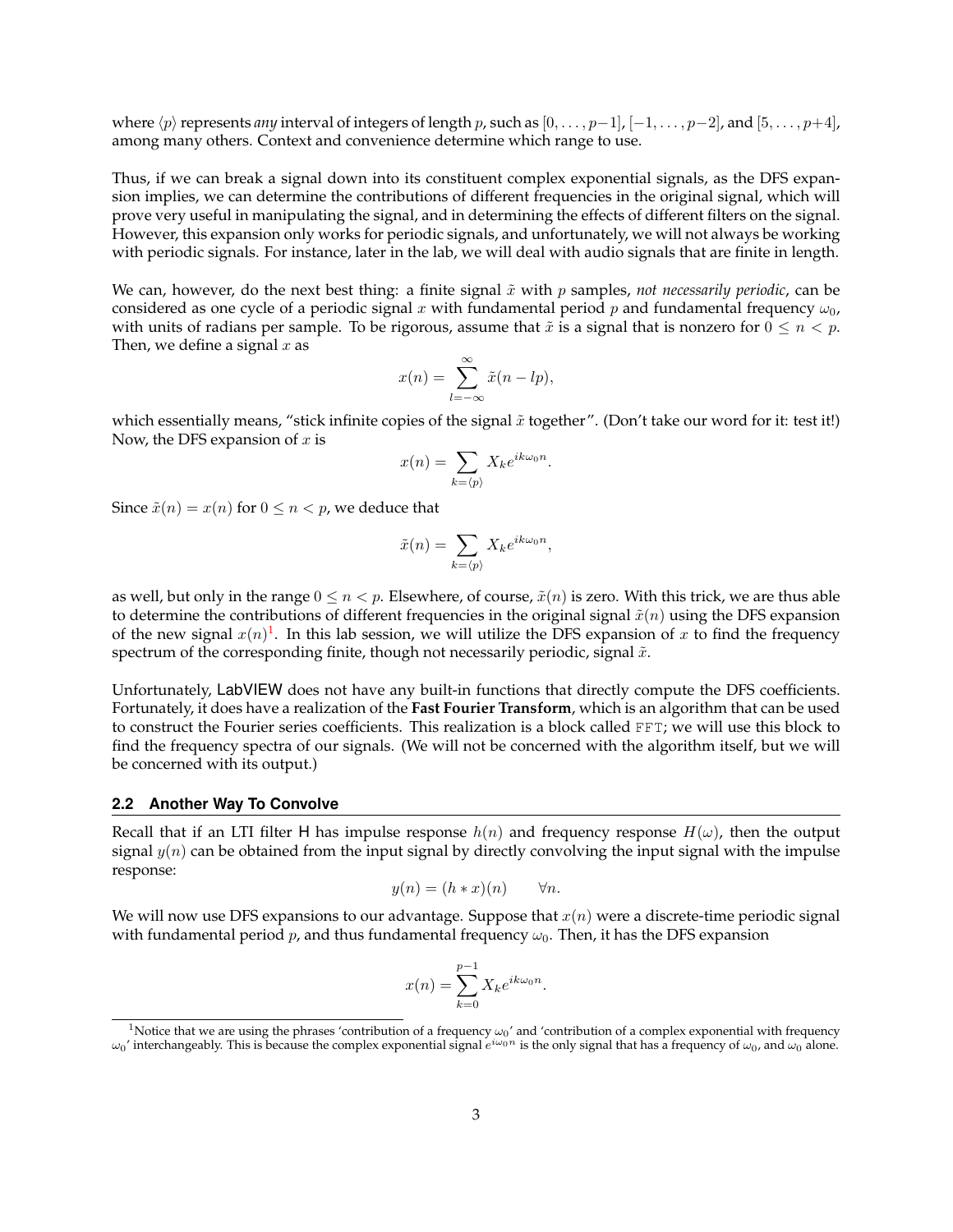Since the system H is LTI, it cannot generate new frequencies in the output signal (why?). As a result, the output signal  $y(n)$  has a DFS expansion of the form

<span id="page-3-0"></span>
$$
y(n) = \sum_{k=0}^{p-1} Y_k e^{ik\omega_0 n}.
$$
 (2)

But, we use the definition of the frequency response of an LTI system to conclude that

<span id="page-3-1"></span>
$$
y(n) = \sum_{k=0}^{p-1} X_k \cdot H(k\omega_0) e^{ik\omega_0 n}.
$$
 (3)

Comparing [Equation 2](#page-3-0) with [Equation 3,](#page-3-1) we conclude that

$$
Y_k = H(\omega) |_{\omega = k\omega_0} \cdot X_k \qquad \forall k.
$$

This gives us another way to determine the output signal  $y(n)$  from the input signal  $x(n)$ . We use the DFS coefficients  $X_k$  of the input signal to generate the DFS coefficients  $Y_k$  of the output signal. Once we have determined the DFS coefficients  $Y_k$ , we can construct the actual output signal  $y(n)$ .

This method is intuitively easier to understand, since multiplication is involved instead of convolution, but it involves first moving from the time domain to the frequency domain, and then moving back to the time domain, as visualized in [Figure 1.](#page-3-2) This is the route that we will be taking in the in-lab sections<sup>[2](#page-3-3)</sup>.

<span id="page-3-2"></span>

In the transfomation above, we move a signal from its time-domain representation to its frequency-domain representation, to make the process of finding the output signal easier. Examples abound where transforming a problem into another domain makes the problem easier to solve: for instance, how would you multiply the Roman numerals MCXI and LV? You would probably first convert them to their decimal equivalents, find the answer in decimal, and then convert the decimal answer to its Roman numeral equivalent. (By the way,  $(LXI)CV$ .)

<span id="page-3-3"></span><sup>2</sup>We will explore the terms *time domain* and *frequency domain* more rigorously in the next section.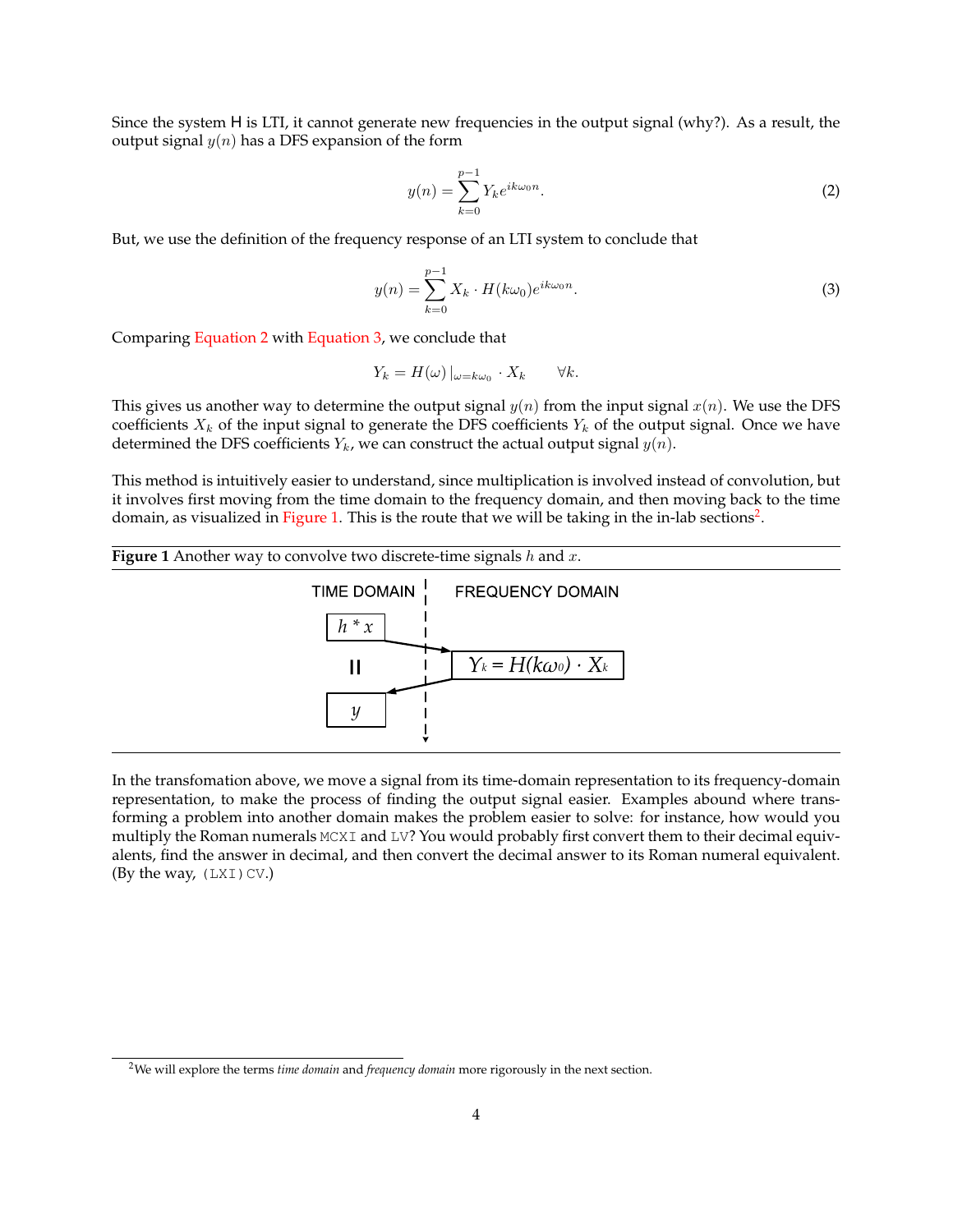<span id="page-4-0"></span>**Upsampling** an input signal  $x(n)$  by a factor of  $N \in \mathbb{Z}_{>0}$  produces the output signal

 $\forall n \in \mathbb{Z}, \quad y(n) = \begin{cases} x(\frac{n}{N}) & \text{if } n \text{ mod } N = 0, \\ 0 & \text{if } n \text{ mod } N \end{cases}$ 0 otherwise.

- 1. With this definition in mind, does the input signal contract or dilate in time to produce the output signal?
- 2. We define the **frequency content** or **frequency spectrum** of a signal  $x(n)$  to be a complex function FREQUENCY  $Y(x)$ , which takes in a frequency wand returns a complex scalar that denotes the contribution of the CONTEN  $X(\omega)$ , which takes in a frequency  $\omega$  and returns a complex scalar that denotes the contribution of the signal  $e^{i\omega n}$  in the signal  $x(n)$ . This is what we meant by the terms *time domain* and *frequency domain* in [section 2.2:](#page-2-0) every signal has a representation  $x(n)$  in the time domain, where the domain is either discrete-time or continuous-time, and a corresponding representation  $X(\omega)$  in the frequency domain, where the domain is a continuum of frequencies. Both representations refer to the same signal: to draw on a previous analogy, MCXI and 1111 refer to the same number.

If  $x(n)$  were a periodic signal having fundamental frequency  $\omega_0$  radians per sample, for what values of  $\omega$  would  $X(\omega)$  be potentially nonzero?

3. The **time-frequency uncertainty principle** is an important concept in signal processing. In short, TIMEit dictates that the more localized a signal is in the time domain, the more spread out it is in the frequency domain, and vice-versa. When you dilate a signal in the time domain, it will contract in the frequency domain; when you contract a signal in the time domain, it will dilate in the frequency domain.

FREQUENCY UNCERTAINTY PRINCIPLE

Wait, why? Let  $x(n)$  be a periodic signal with fundamental period p and fundamental frequency  $\omega_0$ . Let us *dilate*  $x(n)$  in the time domain by a factor of N to produce a new signal  $\hat{x}(n)$ , whose frequency content is given by  $X(\omega)$ . What is the fundamental frequency of  $\hat{x}(n)$ ? Using this fact, how is  $X(\omega)$ related to  $X(\omega)$ : is  $X(\omega)$  a contracted or a dilated version of  $\hat{X}(\omega)$ , and by what factor? Similar logic will apply when  $x(n)$  is *contracted* in the time domain.

<span id="page-4-1"></span>4. Recall that the frequency content of a discrete-time signal is  $2\pi$ -periodic; in other words,  $X(\omega+2\pi k)$  =  $X(\omega)$ , if k is an integer. Use this fact and the time-frequency uncertainty principle to answer the following question: Suppose you were given a plot of the frequency content of the input signal,  $X(\omega)$ , and a plot of the frequency content of the output signal,  $Y(\omega)$ . How would you determine, using the two plots alone, what factor N was used for upsampling? Answers to previous questions will prove helpful here.

In contrast, **downsampling** an input signal  $x(n)$  by a factor of  $N \in \mathbb{Z}_{>0}$  produces the output signal

$$
\forall n \in \mathbb{Z}, \qquad y(n) = x(nN).
$$

- 5. With this definition in mind, does the input signal contract or dilate in the time domain?
- 6. Using logic similar to that you used to answer [question 4,](#page-4-1) answer the following question: Suppose you were to be given a plot of the frequency content of the input signal,  $X(\omega)$ , and a plot of the frequency content of the output signal,  $Y(\omega)$ . How would you determine, using the two plots alone, what factor  $N$  was used for downsampling?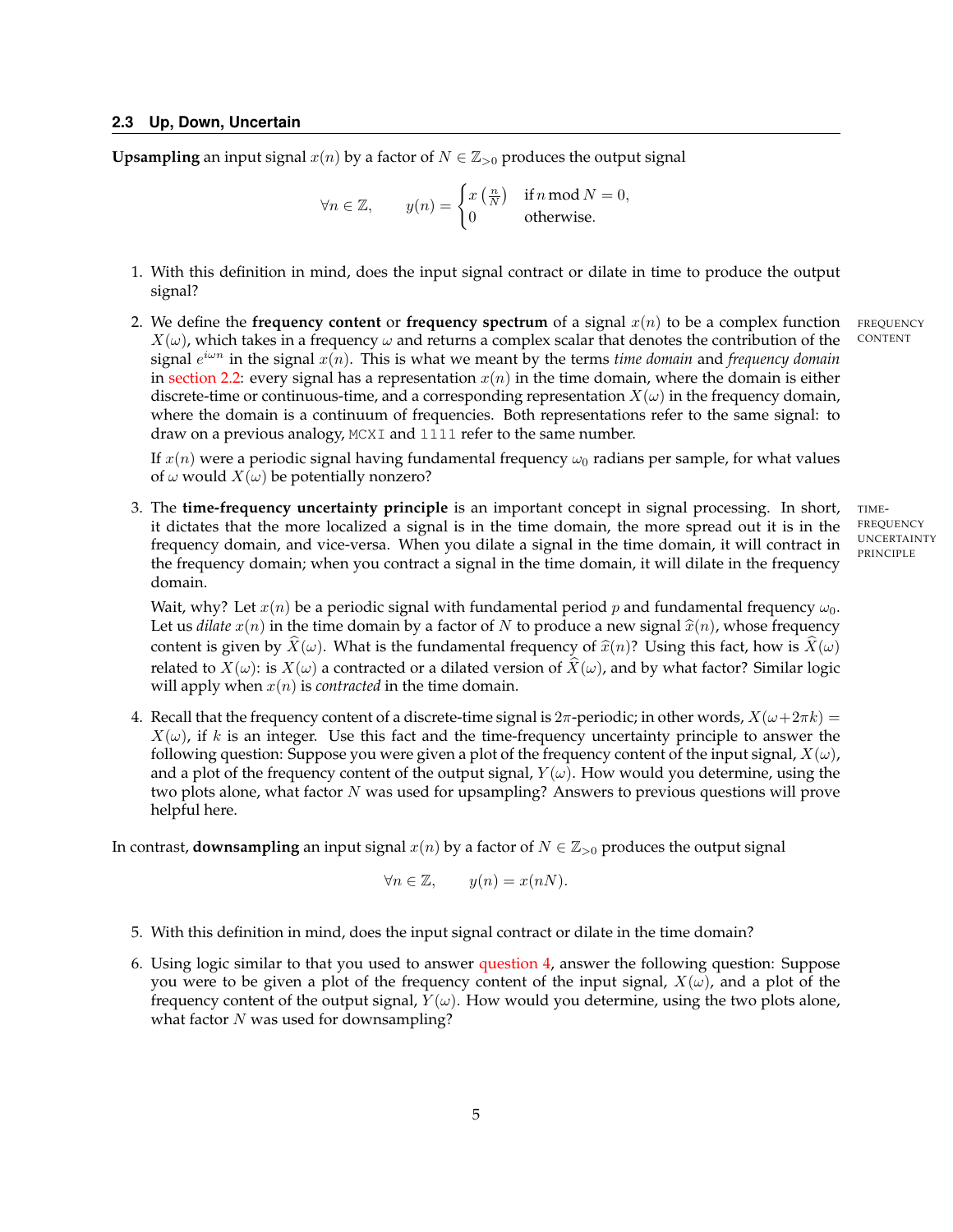#### **Figure 2** Don't try this at home, kids! [\[1\]](#page-12-2)

 $Hi$  Dr.  $E$ tzabeth? Yeah uh. I accidentally teach the Fourier transform of my cat...

#### **2.4 Submission Rules**

- 1. Submit your files *no later than* 10 minutes after the beginning of your next lab session the week of **April 11, 2011**.
- 2. Late submissions will *not* be accepted, except under unusual circumstances.
- 3. If the pre-lab exercises are not performed, you will get an immediate zero for the entire lab.
- 4. These exercises should be done *individually.*
- 5. Keep your work safe for further usage in the in-lab sections.

#### **2.5 Submission Instructions**

- 1. Log on to **[bSpace](http://bspace.berkeley.edu)** and click on the Assignments tab.
- 2. Locate the assignment for Lab 7 Pre-Lab corresponding to your section.
- <span id="page-5-0"></span>3. Attach your responses to the questions in [section 2.3.](#page-4-0) Templates for this assignment are available, in DOC and TEX formats, but you need not use them.

## **3 In-Lab Section**

#### <span id="page-5-1"></span>**3.1 Transforms: Signals in Disguise**

We know that the Discrete Fourier Series expansion of a *p*-periodic signal  $x(n)$  is given by

$$
x(n) = \sum_{k=\langle p \rangle} X_k e^{ik\omega_0 n}.
$$

This is also known as the **synthesis equation**, and allows us to synthesize a signal  $x(n)$  from its DFS coeffi-<br>EQUATION cients  $X_k$ . Equation

For a few well-known signals, we can determine the DFS coefficients directly using, for example, the inverse Euler relations. In general, however, we determine these coefficients using the **analysis equation**: ANALYSIS

EQUATION

$$
X_k = \frac{1}{p} \sum_{n=\langle p \rangle} x(n) e^{-ik\omega_0 n}.
$$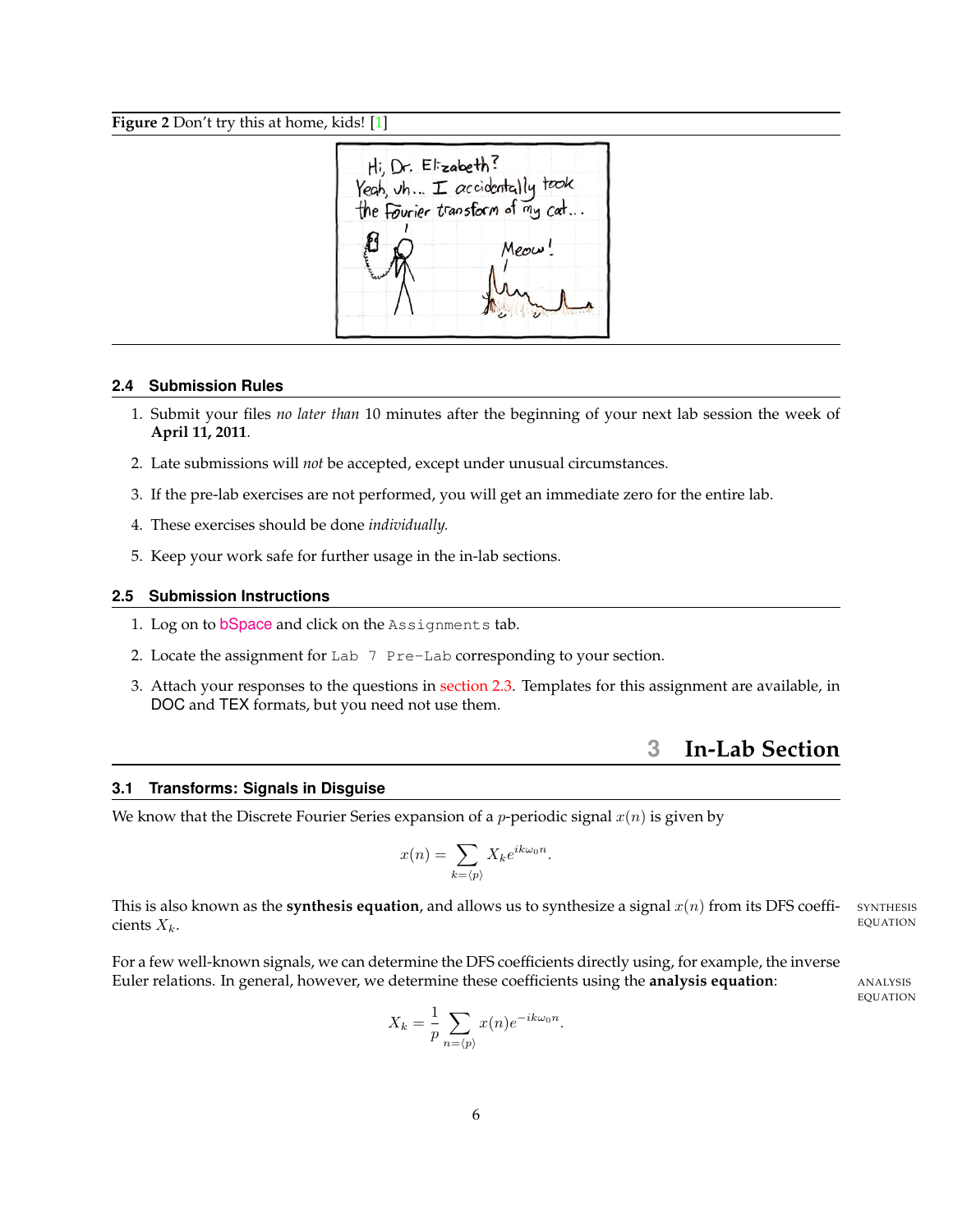This pair of equations—the analysis and the synthesis equations—helps us hop between the time and frequency domain representations of a signal. For this lab, however, we will use the **Discrete Fourier Transform**, which is very similar to the Discrete Fourier Series, except a factor of  $1/p$  is attached to the DFT synthesis equation instead of the analysis equation. Since we will only be concerned with the relative magnitudes of different coefficients, this minor change will not affect us, and we will not adjust for it.

We elect to use the DFT because we will be using the **Fast Fourier Transform**, a popular family of algo-FFT rithms that implement the DFT (and thus, with a small change, the DFS). Computing the DFT directly from its definition is slow; with clever optimizations, the FFT allows us to compute the DFT significantly faster $^3$  $^3$ .

Before we proceed, a note of caution: **The DFT is** *not* **the same as the DTFT (the Discrete-Time Fourier Transform)**: the Discrete-Time Fourier Transform (DTFT), as you will see later in the course, applies to discrete-time signals that are not necessarily periodic. The DFT and the DTFT are significantly different. It is an unfortunate product of conventional nomenclature that two important concepts in signal processing are similarly and confusingly named.

Assume a periodic signal  $x(n)$  with period p. For this signal, the FFT algorithm generates coefficients associated with equally spaced frequencies in the range from  $-\pi$  radians per sample to  $\pi$  radians per sample, or from  $-f_s/2$  Hz to  $f_s/2$  Hz. It also generates only p coefficients, since, as we have shown in the pre-lab sections, we only really need p coefficients to completely characterize a periodic signal  $x(n)$ . With this in mind, **how far apart are two adjacent coefficients, in terms of the frequencies they are associated with?** Give your answer in the units of Hz; you will need this answer later.

There is, of course, the inverse FFT algorithm, which takes coefficients and constructs a signal from those coefficients. In rigorous terms,

$$
x = \mathsf{ifft}(\mathsf{fft}(x)),
$$

where fft is a function that represents the FFT algorithm, ifft is a function that represents the inverse FFT algorithm, and  $x$  is a periodic signal. We will also use the inverse FFT algorithm in the in-lab sections.

#### <span id="page-6-0"></span>**3.2 Hear a Frog, There a Babak**

The audio files that will be used for this lab session are available on the lab section of the course website, as part of the lab 7 resources:

- 1. Frogs: A WAV file containing a sample of the calls of three Coqui frog species.
- 2. Babak: A WAV file containing a sample of the voice of Babak Ayazifar, specifically when he informs his EE20N lecture of an impending quiz, in the Fall 2008 semester.

In this lab session, since we will need to analyze sound files, the Sound File Read Simple block, located under Programming  $\rightarrow$  Graphics & Sound  $\rightarrow$  Sound  $\rightarrow$  Files, will prove useful.

 $\boxed{\frac{3}{2}}$ 

This block takes in a WAV file (short for **waveform audio format**) and returns an array of waveforms, one for WAV each **channel** that the file occupies. Independent channels allow for the existence of stereophonic sound; CHANNEL in other words, independent channels can be played from different directions, to produce the phenomenon of *surround sound*. For our purposes, however, we will only need the first channel, and in doing so, we are **instead using a <b>monaural sound**. The same of the set of the set of the set of the set of the set of the set of the set of the set of the set of the set of the set of the set of the set of the set of the set of the set of

STEREOPHONIC SOUND

SOUND

<span id="page-6-1"></span><sup>&</sup>lt;sup>3</sup>For you computer science geeks out there, the direct implementation of the DFT has a running time of  $O(n^2)$ , n being the size of the input. This is a polynomial running time, but in real-life applications, inputs can be large, making this a slow algorithm. The FFT can compute the DFT with a running time of  $O(n \log n)$ , an exponential improvement. You will encounter the barebones of this algorithm if you take either EE123, Mathematics 116, or CS170.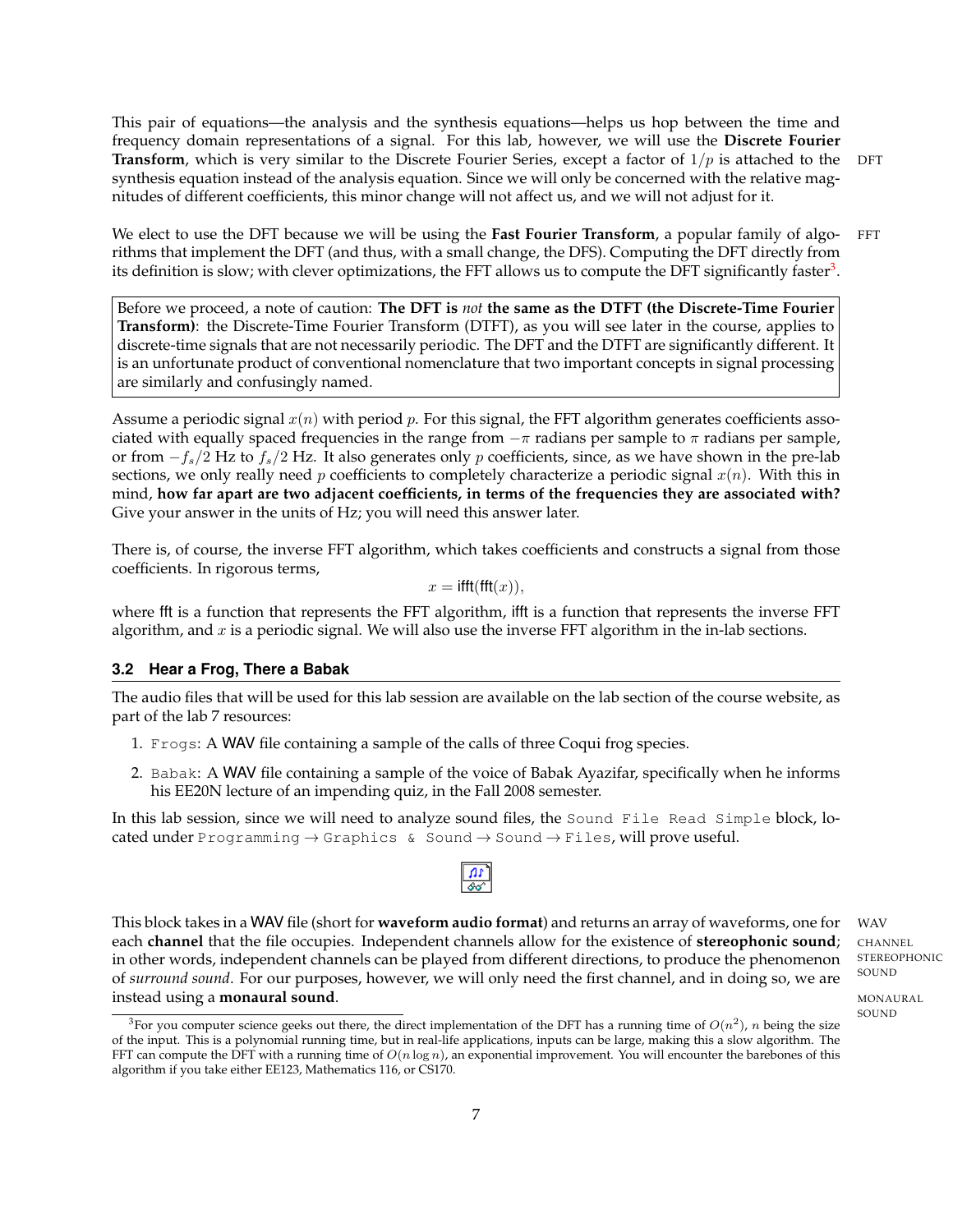- <span id="page-7-1"></span>1. Create a new VI called Sound Frequency Content. Drag a Sound File Read Simple block into the block diagram for the VI, and use an Index Array block to obtain the first channel (at array location 0). Feed the result as input to a Play Waveform block.
- 2. Create a control as input on the path terminal to the Sound File Read Simple block. (Right-click on the terminal and select Create  $\rightarrow$  Control.) Download the Frogs WAV sound file from the lab site, and access the file using this control, to make the file the input to your VI. Alternatively, you can replace the control with a constant if you do not want to select the file every time.
- 3. On the front panel, create a Waveform Graph to plot the waveform obtained in [step 1.](#page-7-1)
- 4. Run the resultant VI: if done correctly, you will have successfully imported a channel of a WAV file into LabVIEW, as well as seen its visual representation.

We will now use the FFT block to determine the frequency content of our sound files.



- <span id="page-7-2"></span>5. Use a Get Waveform Components block to obtain the data values of the actual sound signal (Y) and the associated sampling period (dt).
- 6. Feed the Y component to an FFT block, located under Signal Processing  $\rightarrow$  Transforms.
- 7. Add a boolean control or a constant to the shift? port of the FFT block, and set it to true.

Before running this VI, *always* set this boolean control or constant to true. This is important because, by default, the FFT block generates the DFS coefficients for frequencies in the range  $[0, 2\pi)$ , instead of  $[-\pi, \pi)$ . Setting the shift? boolean to true ensures that the FFT block centers the DFS coefficients around the DC component (zero frequency); in other words, setting the shift? boolean to true causes the block to generate the DFS coefficients for frequencies in the range  $[-\pi, \pi)$ .

- 8. On the front panel, plot the **magnitude** of the DFS components on the front panel against the correct frequencies on the  $x$ -axis.
	- Plot the **magnitude** of the DFS components, and not the DFS components themselves. Plotting the DFS components themselves requires an extra dimension: why?
	- The frequencies used for plotting should span from  $-f_s/2$  Hz to  $f_s/2$  Hz, where  $f_s$  denotes the sampling frequency. How can you determine  $f_s$  with the information you have so far (specifically dt)?
	- Based on your response to the question in [section 3.1,](#page-5-1) what should the step size of your frequency array be?
	- Relabel the  $x$ -axis as Frequencies (Hz) and the  $y$ -axis as Coefficients (Magnitude).
- 9. Run the VI again with the Frogs WAV sound file. You should now see the frequency content of the Frogs file. The frequency content should be symmetric about the DC frequency; we will discover why in a later section. In particular, you should see three distinct frequency bands—one close to 2000 Hz (2 kHz), another close to 3000 Hz (3 kHz), and yet another at 5000 Hz (5 kHz). Each of these frequency bands are from one species of Coqui frog, and part of the in-lab section will be concerned with separating these frequency bands. For reference, the three frequency bands are how the three frogs manage to communicate with each other.
- <span id="page-7-0"></span>10. Run the VI with the Babak WAV sound file, and thus plot the frequency content of this sound file. Check that the frequency range of Babak's voice makes sense; as reference, remember that conversational human voice is generally between 300 Hz to 3000 Hz.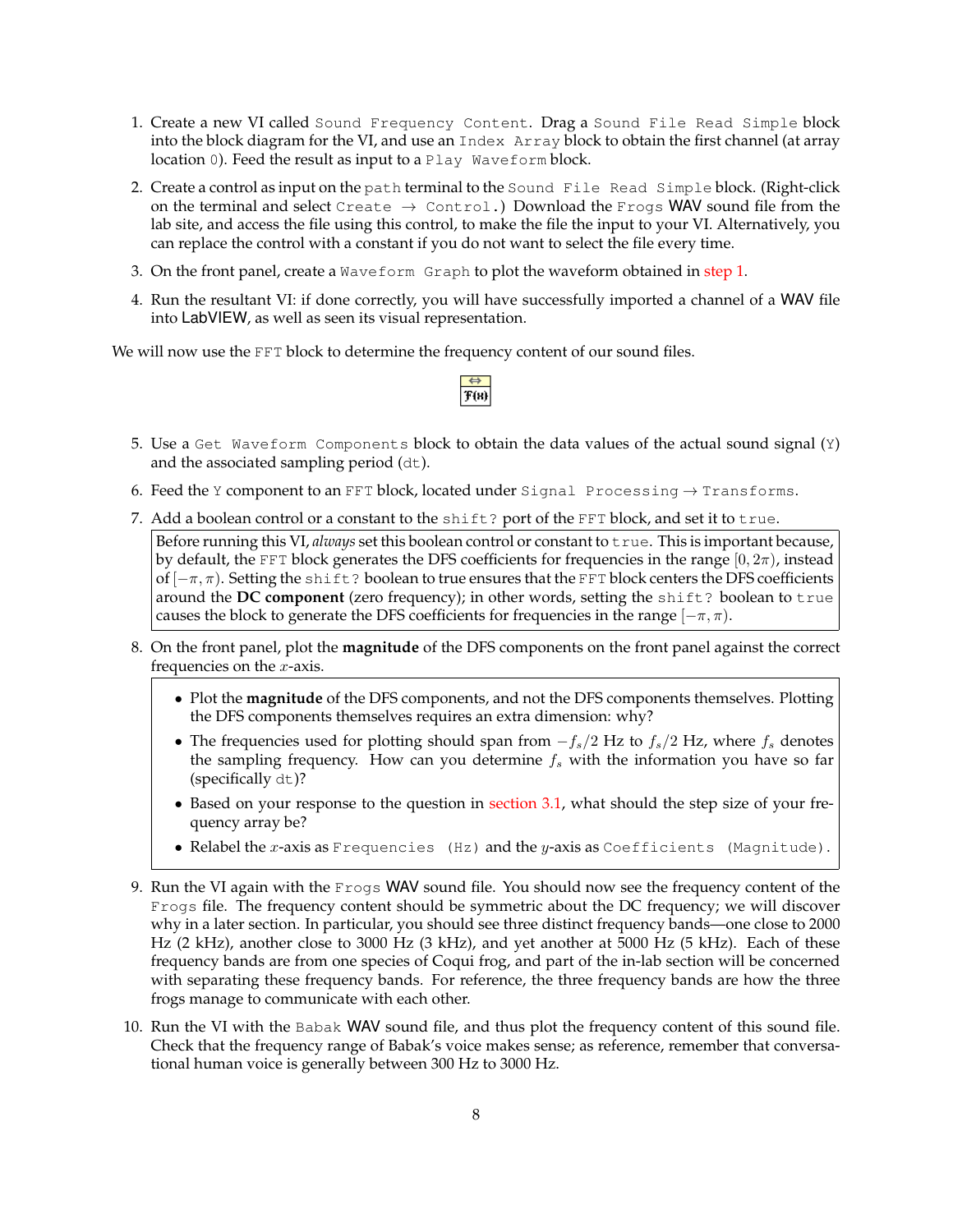#### **3.3 May the Filter Be With You**

The filters that we will implement have the general frequency response  $F(\omega)$  as shown in [Figure 3.](#page-8-0) The assumptions made in [Figure 3](#page-8-0) are that  $A_1$ ,  $A_2$ , and  $A_3$  are integers, that  $A_1 < A_2 < A_3$ , and that the frequency content of the signal to be filtered lies in the range  $[-A_3, A_3)$ .

<span id="page-8-0"></span>

Consider a filter F that has the frequency response  $F(\omega)$  presented in [Figure 3](#page-8-0) and the corresponding impulse response  $f(t)$ . Our task is to obtain a filtered signal  $y(t)$  with frequency content  $Y(\omega)$ , from the input signal  $x(t)$  with frequency content  $X(\omega)$ . As explained in [section 2.2,](#page-2-0) we can do this either by convolving  $x(t)$  with  $f(t)$  (hard!), or we can multiply  $X(\omega)$  by  $F(\omega)$  to obtain  $Y(\omega)$  and then generate  $y(t)$  from  $Y(\omega)$ (relatively easier!). To this end, we can multiply  $F(\omega)$  with the frequency content of the input signal to obtain a filtered signal, with the frequencies in the ranges  $[-A_2, -A_1)$  and  $[A_1, A_2)$  **preserved and scaled** by B, with the other frequencies **suppressed**.

Thus, for example, an input signal with the frequency content shown in [Figure 4:](#page-8-1)

<span id="page-8-1"></span>

will produce an output signal with the frequency content shown in [Figure 5.](#page-8-2)

<span id="page-8-2"></span>

With these observations in mind, we come up with the following important idea: Since we already have the frequency content of the input signal in a one-dimensional array, generated by the FFT block, all we need is a one-dimensional array representation of the **frequency response of the filter**, as shown in [Figure](#page-8-0) [3,](#page-8-0) and multiply the two arrays pointwise. The result is the frequency content of the output signal, also in a one-dimensional array. We then use the Inverse FFT block to generate the actual output signal. This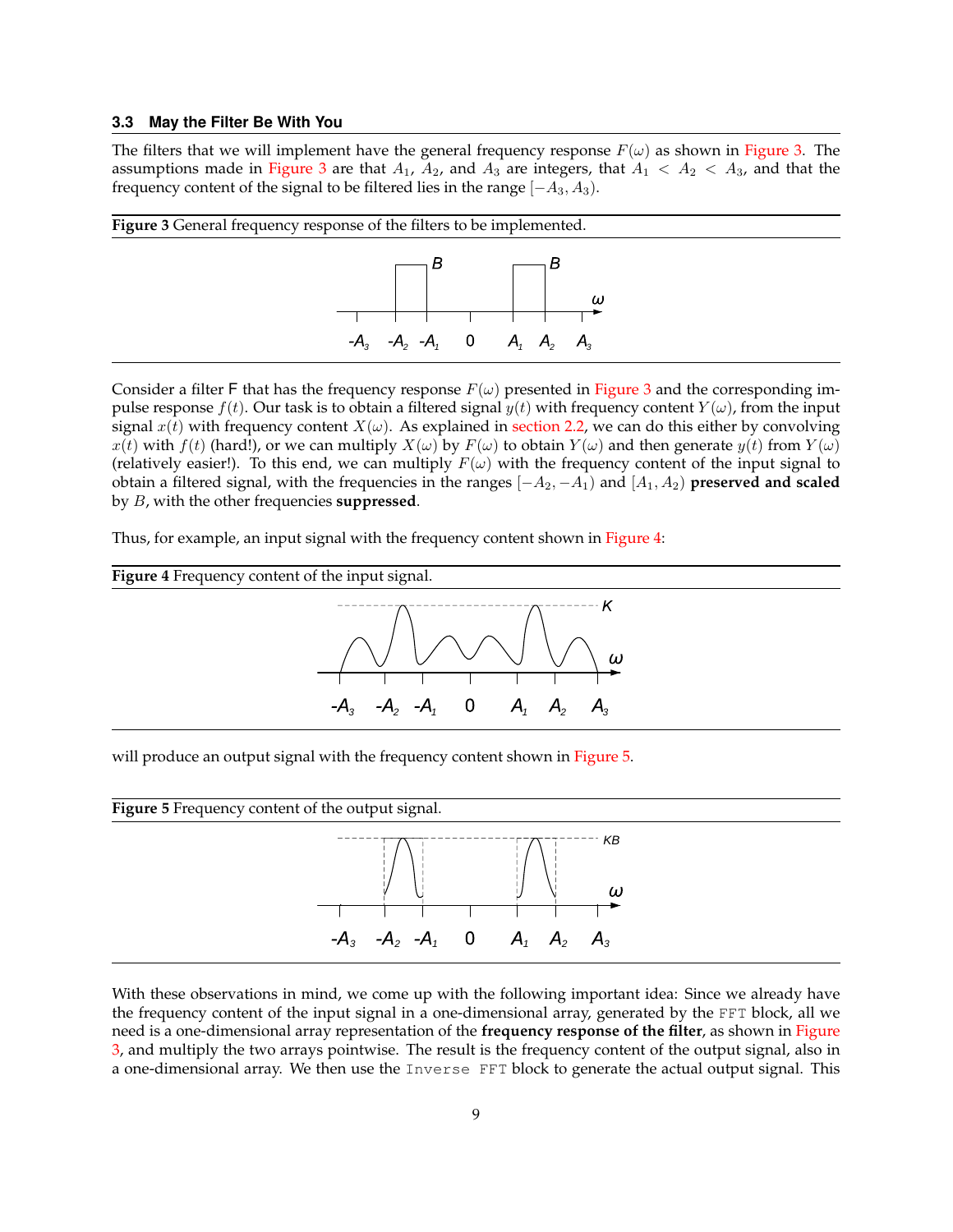process is summarized in [Figure 6.](#page-9-1)

<span id="page-9-1"></span>

To generate the one-dimensional array representation of the frequency content of the filter, we notice that, because we will be zeroing out the frequencies in the range  $[-A_3, -A_2)$ , we need to start out with an array of as many zeros as can span the range  $A_3 - A_2$ . Since we will want to preserve the frequencies in the range  $[-A_2, -A_1)$ , we need to append an array of ones that span the range  $A_2 - A_1$ . Eventually, we achieve the following line of MathScript code to obtain the array representation of the frequency response of the filter (all in one line):

filter = B  $\cdot$  [zeros(1, (A3 - A2)) ones(1, (A2 - A1)) zeros(1,  $(2 \times A1)$ ) ones(1,  $(A2 - A1)$ ) zeros(1,  $(A3 - A2)$ );

If we have n one-dimensional arrays  $V1$ ,  $V2$ , ...,  $Vn$ , we can concatenate these arrays into one onedimensional array V by simply using the construct

 $V = [ V1 V2 V3 ... Vn ];$ 

as we have done above.

Also, the MathScript command zeros (m, n) generates an  $m \times n$  matrix of zeros, while the command ones (m, n) generates an  $m \times n$  matrix of ones. The second argument to both commands is important: without it, zeros (m) returns an  $m \times m$  matrix.

Now, we will only need to multiply the above array with the array containing the DFS coefficients of the input signal, to suppress the DFS coefficients corresponding to the frequencies to be filtered out, and to scale the DFS coefficients corresponding to the frequencies to be allowed through.

<span id="page-9-0"></span>OK, enough theory. Let's get cracking!

#### **3.4 Frogs Will Be Frogs**

In this section, we will work on creating an equalizer-like VI that will allow us to control the contributions of the sounds of the different frog species, in the Frogs WAV file, to the final output sound signal. In particular, after this section, we will be able to block the sound of one frog species and amplify the sound of another, merely by manipulating sliders.

- 1. Create a copy of your Sound Frequency Content VI, from [section 3.2,](#page-6-0) and save it as the Frog Filter VI.
- 2. Now, we should determine the ranges of frequencies in the input array that we will need to filter or amplify. To this end, *temporarily* change how the x-axis of the plot of the DFS coefficients is generated, so that the **position** of the various DFS coefficients in the array generated by the FFT block is displayed, instead of the frequency corresponding to each of the DFS coefficients as shown by the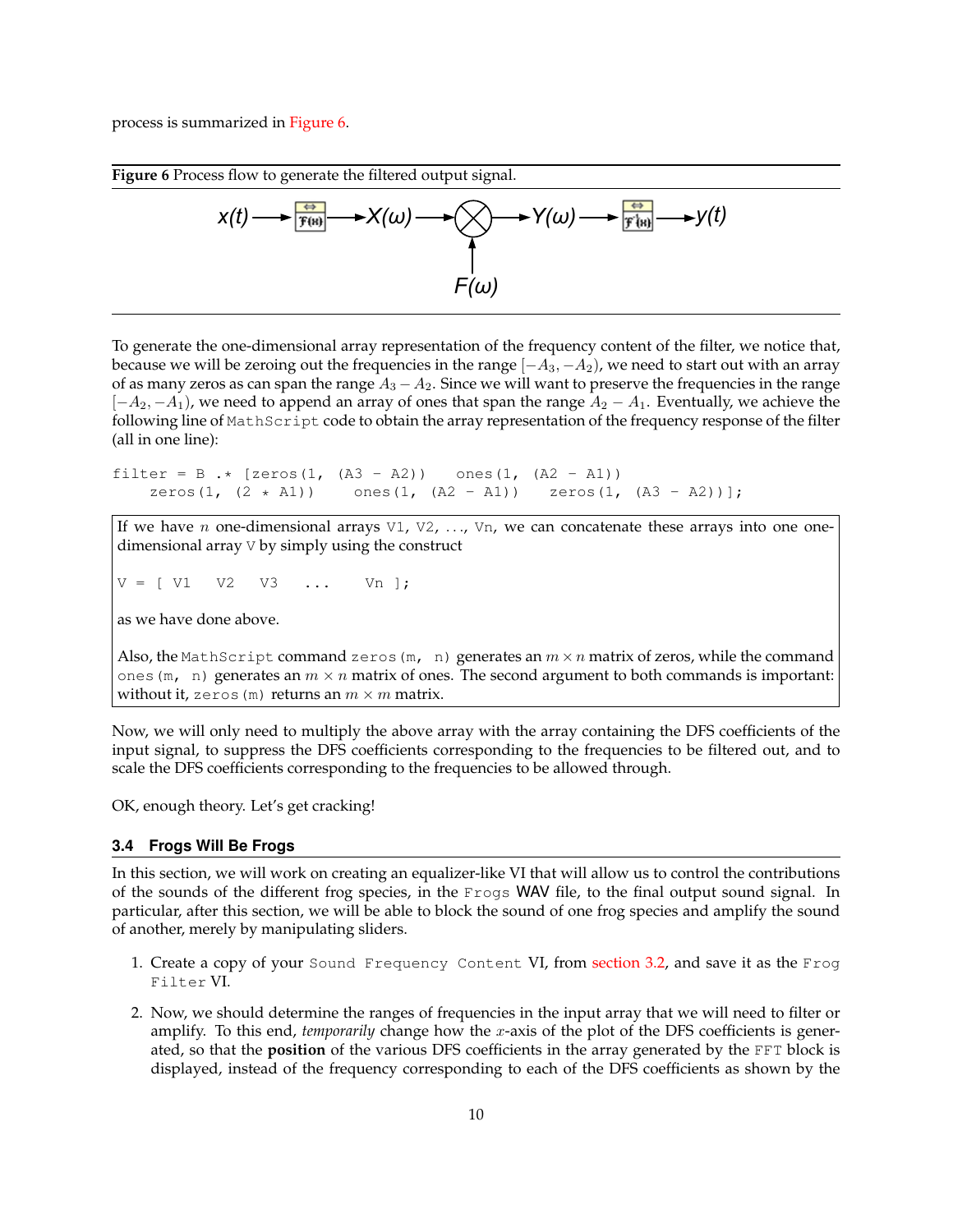earlier plot. In other words, you should now be plotting the DFS coefficients against **array indices**, not frequencies.

<span id="page-10-1"></span>3. Determine the approximate portions in the array FFT corresponding to the frequency content of each frog sound; for example, the frequency content for the voices of one of the frogs fills array locations (or sample indices) from about 17000 to 26000, and from about 61000 to 70000. Do the same for the voices of the other two frogs.

Do not simply copy the above numbers alone: they are not the entire solution. In fact, you can make the numbers given above more precise.

- 4. Once done, *reinstate* the old x-axis, so that the DFS coefficients are now plotted against their corresponding frequencies again.
- 5. Create a new MathScript Node with inputs B1, B2, B3, and FFT. To each of the inputs B1, B2, and B3, attach a System Vertical Slide control, available under the System palette on the front panel.
- 6. Change the bounds of each slider to go from  $0$  to 2. Also, enable the Digital Display for each slider, to enable easier entry of, and reading of, values on the slider: right-click on the slider and select Visible Items  $\rightarrow$  Digital Display.
- 7. Rename the labels of the slider corresponding to B1 as Frog 1, corresponding to B2 as Frog 2, and corresponding to B3 as Frog 3. The resultant front panel should look similar to the one shown in [Figure 7.](#page-10-0)

<span id="page-10-0"></span>

| Figure 7 Front panel of the Frog Filter VI. |              |              |                    |
|---------------------------------------------|--------------|--------------|--------------------|
|                                             | Frog 1       | Frog 2       | Frog 3             |
|                                             | 2            | 2            |                    |
|                                             | 1.5          | 1.5          | 1.5                |
|                                             |              |              | -                  |
|                                             | 0.5          | 0.5          | 0.5                |
|                                             | $\mathbf{0}$ | $\mathbf{0}$ | $\mathbf{0}$       |
|                                             | ÷            | ÷            | $\frac{4}{7}$<br>ш |

8. Move back to the new MathScript Node in the block diagram. For each frog voice, create an array that represents a filter to extract that voice.

Use the values you found in [step 3](#page-10-1) to create the following example array for each frog voice (all in one line):

filter = B .\* [zeros(1, A3 - A2) ones(1,  $(A2 - A1)$ )  $zeros(1, \_\_\)$  ones(1,  $\_\_\)$  zeros(1,  $\_\$ )];

Note that here, A1, A2, and A<sup>3</sup> are *indices* and not frequencies. Also, the above definition will be different for each frog.

**Ensure symmetry**: make the arrays of zeroes and the arrays of ones on either end equal in length, and place the length of the remaining values in the middle zeros array. Again, you will find the MathScript command length useful. You may also need to tweak the values that you obtained in [step 3](#page-10-1) appropriately.

If you find that you are running out of memory, you are probably forgetting the second parameter to the zeros and ones MathScript commands.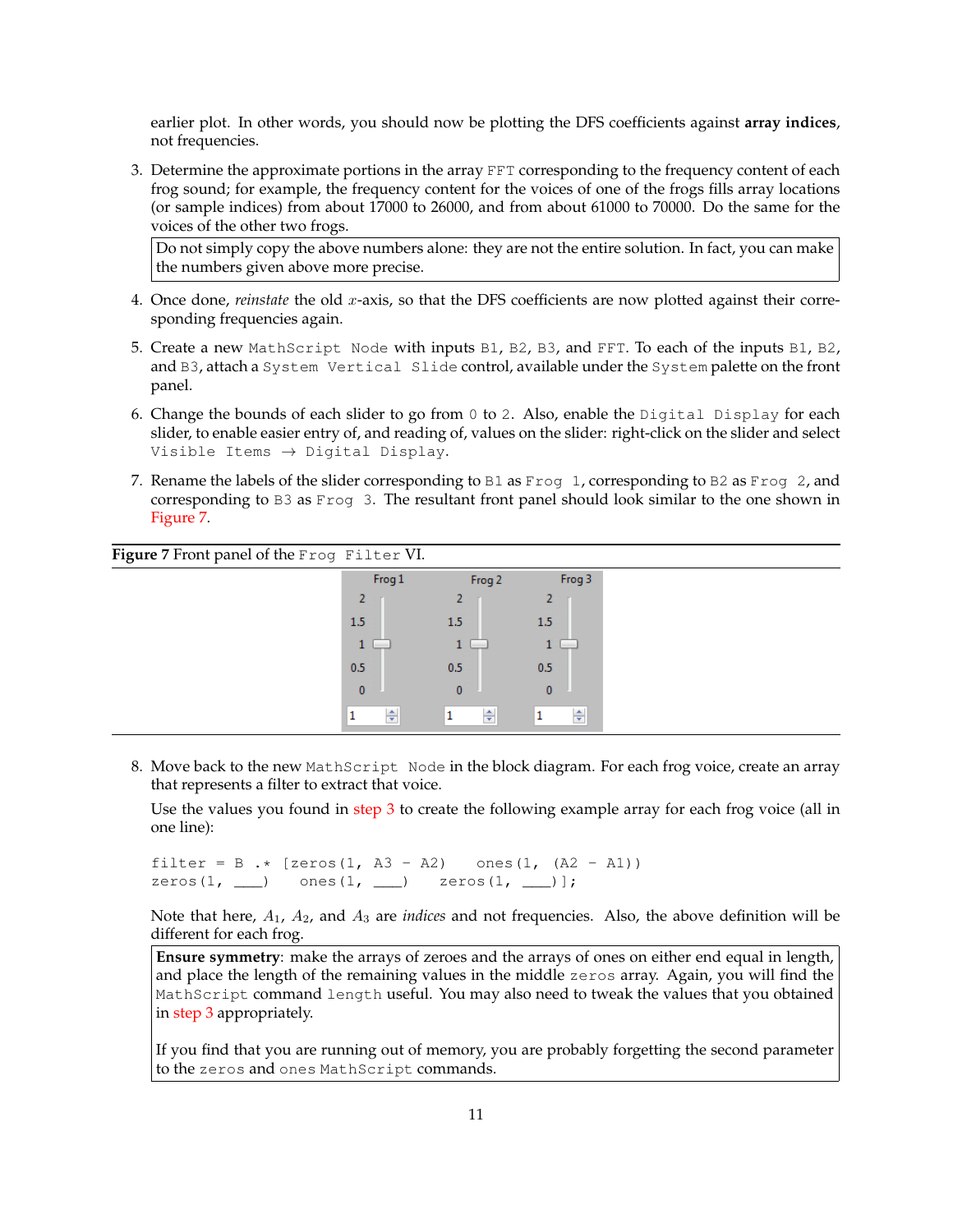- 9. Connect the input FFT of the MathScript Node to the output of the FFT block.
- 10. Generate the DFS coefficients of the output signals Out1, Out2, and Out3, for each of the frog voices respectively, by multiplying the filters with the array FFT. Generate the output array Out that is obtained by adding together these output signals.
- 11. Bring Out as an output from the MathScript Node. Plot the output DFS components of the signal Out, similar to how you plotted the DFS components in [section 3.2.](#page-6-0)
- 12. Run your VI with the sliders set to different values. If done correctly, you should be able to selectively amplify or block different frog voices; in particular, setting the slider for Frog 1 to zero should block the highest frequency frog voice, while setting the slider for Frog 3 to 2 should amplify the DFS coefficients for the lowest frequency frog voice by a factor of 2. However, we also have to *hear* the results of our handiwork.
- 13. We had used the FFT block to move from the time domain to the frequency domain; we should thus use the Inverse FFT block, also located under Signal Processing  $\rightarrow$  Transforms, to move from the frequency domain back to the time domain. Feed a wire from the Out output of the MathScript Node into the  $FFT{X}$  terminal of the Inverse FFT block. As you did with the FFT block, add a boolean constant or a control to the shift? port of the Inverse FFT block and set it to true. The Inverse FFT block will then produce a signal in the time domain that has the provided DFS coefficients. This is the output signal that we need.
- 14. Build a new waveform from the output of the Inverse FFT block and then play the new waveform.

Feed the output into the Y port of a Build Waveform block. The sampling period  $(dt)$  to be used is the same as that produced by the Get Waveform Components block in [step 5](#page-7-2) of [section 3.2.](#page-6-0) Feed the resultant waveform into a Play Waveform block.

You should have only one Play Waveform block in your block diagram. Delete unused blocks.

15. Congratulations! You have made a VI that can filter out different frog voices from the sound sample provided. Play with your toy for a bit; observe the frequency domain and time domain representations of the output signals, as well as hear the output signals themselves, for various inputs on the sliders.

## <span id="page-11-0"></span>**3.5 The Voices Are Telling Me About A Quiz**

We will now manipulate Babak's voice in various (mysterious) ways, simply by altering the frequency content of the sound signal representing his voice using a blackbox. Your task in this part of the in-lab section is to figure out what this blackbox does by performing a frequency content analysis of the output signals.

Download the Babak LLB from course lab site and explore its block diagram. The input audio signal is fed into a blackbox, which has four outputs. Each of these outputs are fed to an FFT block, which generates the DFS coefficients for the corresponding output; the magnitudes of these coefficients are then plotted using a Waveform Graph. There is also a Play Waveform block that plays the waveform fed into it; by default, it is set to play the input audio signal.

The blackbox performs the following four transformations to its input signal, **not necessarily in the same order as the order of the output signals**:

- T1. Nothing at all.
- T2. Upsampling by a factor of  $N$ .
- T3. Downsampling by a factor of  $N$ .